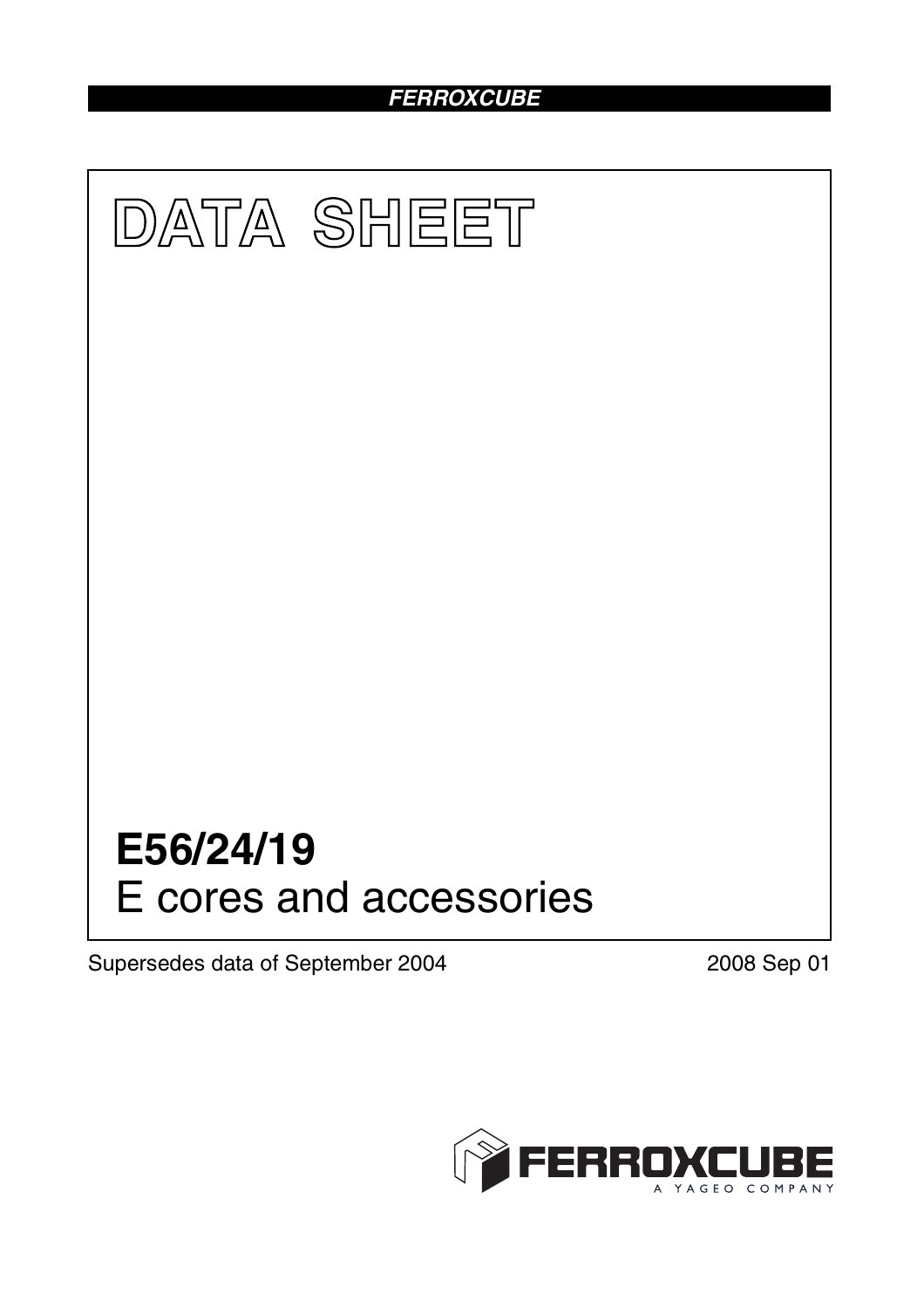#### **CORE SETS**

#### **Effective core parameters**

| <b>SYMBOL</b>             | <b>PARAMETER</b>  | <b>VALUE</b> | <b>UNIT</b>     |
|---------------------------|-------------------|--------------|-----------------|
| $\Sigma(I/A)$             | core factor (C1)  | 0.320        | $mm-1$          |
| $V_{\rm e}$               | effective volume  | 36000        | mm <sup>3</sup> |
| $\mathsf{I}_{\mathsf{e}}$ | effective length  | 107          | mm              |
| $A_{e}$                   | effective area    | 337          | mm <sup>2</sup> |
| יmin                      | minimum area      | 337          | mm <sup>2</sup> |
| m                         | mass of core half | $\approx 90$ | g               |



#### **Core halves**

 $A_L$  measured in combination with a non-gapped core half, clamping force for  $A_L$  measurements 60 ±20 N, unless stated otherwise.

| <b>GRADE</b> | $A_L$<br>(nH)                         | $\mu_{\mathbf{e}}$ | <b>TOTAL AIR GAP</b><br>$(\mu m)$ | <b>TYPE NUMBER</b>  |
|--------------|---------------------------------------|--------------------|-----------------------------------|---------------------|
| 3C81         | $100 \pm 5\%$ <sup>(1)</sup>          | $\approx 25$       | $\approx 7780$                    | E56/24/19-3C81-E100 |
|              | $160 \pm 5\%/1$                       | $\approx 40$       | $\approx 4160$                    | E56/24/19-3C81-E160 |
|              | $250 \pm 5\%$ <sup>(1)</sup>          | $\approx 63$       | $\approx 2320$                    | E56/24/19-3C81-E250 |
|              | $315 \pm 5\%/1$                       | $\approx 80$       | $\approx$ 1720                    | E56/24/19-3C81-E315 |
|              | 400 $\pm$ 8% <sup>(1)</sup>           | $\approx$ 101      | $\approx$ 1280                    | E56/24/19-3C81-E400 |
|              | 630 ±10% <sup>(1)</sup>               | $\approx$ 159      | $\approx 740$                     | E56/24/19-3C81-E630 |
|              | 9500 ± 25%                            | $\approx$ 2400     | $\approx 0$                       | E56/24/19-3C81      |
| 3C90         | $100 \pm 5\%$ <sup>(1)</sup>          | $\approx 25$       | $\approx 7780$                    | E56/24/19-3C90-E100 |
|              | $160 \pm 5\%$ <sup>(1)</sup>          | $\approx 40$       | $\approx 4160$                    | E56/24/19-3C90-E160 |
|              | $250 \pm 5\%$ <sup>(1)</sup>          | $\approx 63$       | $\approx 2320$                    | E56/24/19-3C90-E250 |
|              | $315 \pm 5\%/1$                       | $\approx 80$       | $\approx$ 1720                    | E56/24/19-3C90-E315 |
|              | $400 \pm 8\%/1$                       | $\approx$ 101      | $\approx$ 1280                    | E56/24/19-3C90-E400 |
|              | 630 ± 10% <sup><math>(1)</math></sup> | $\approx$ 159      | $\approx 740$                     | E56/24/19-3C90-E630 |
|              | 6900 ± 25%                            | $\approx$ 1740     | $\approx 0$                       | E56/24/19-3C90      |
| 3C91<br>des  | 9500 ± 25%                            | $\approx$ 2400     | $\approx 0$                       | E56/24/19-3C91      |
| 3C92<br>des  | 5200 ± 25%                            | $\approx$ 1320     | $\approx 0$                       | E56/24/19-3C92      |
| 3C94         | 6900 ± 25%                            | $\approx$ 1740     | $\approx 0$                       | E56/24/19-3C94      |
| 3C95<br>des  | 9500 ± 25%                            | $\approx$ 2400     | $\approx 0$                       | E56/24/19-3C95      |

#### **Note**

1. Measured in combination with an equal gapped core half.

2008 Sep 01 2

(E75)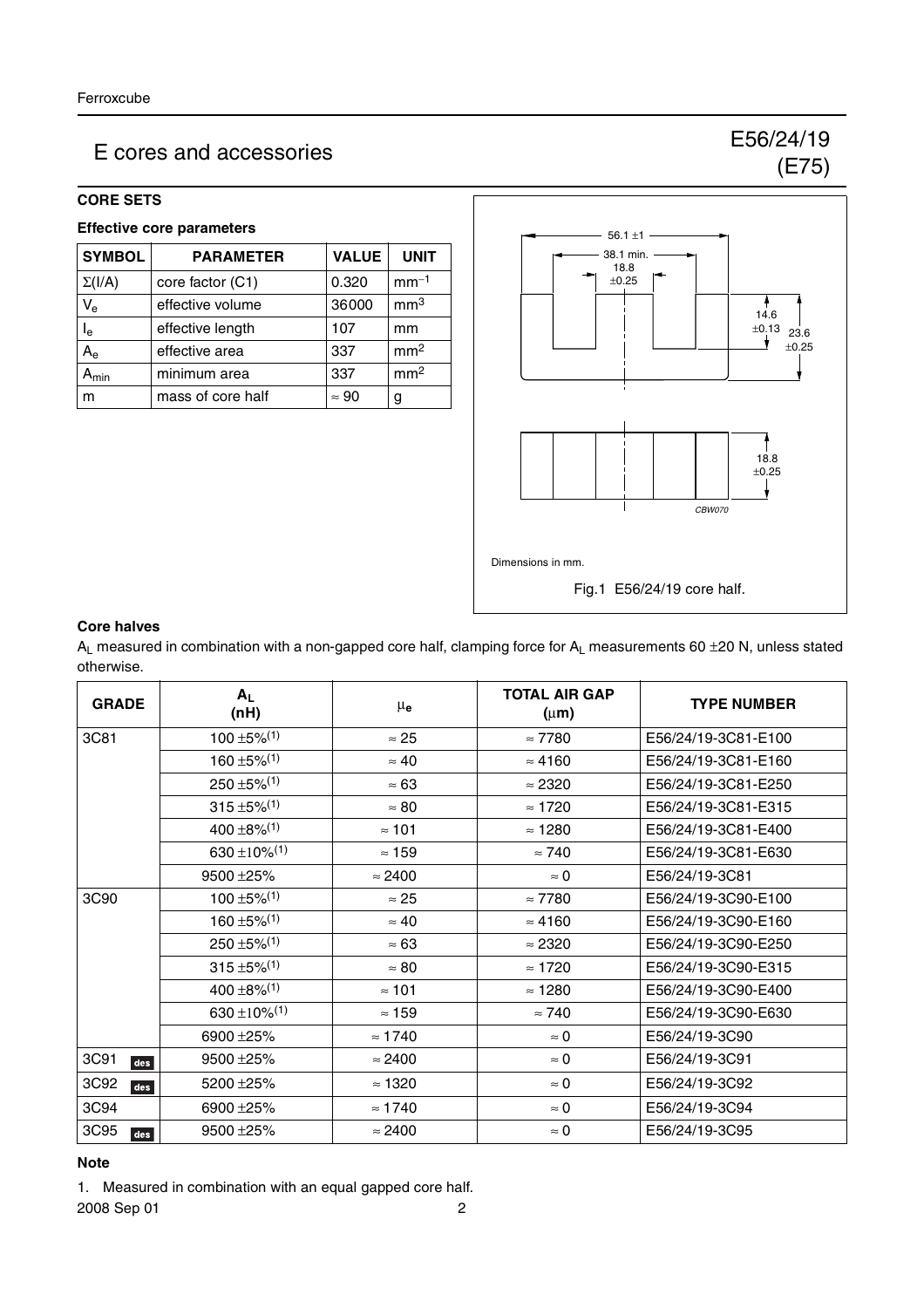|              | $B(mT)$ at                                      | CORE LOSS (W) at                                |                                                  |                                                |                                                  |                                             |
|--------------|-------------------------------------------------|-------------------------------------------------|--------------------------------------------------|------------------------------------------------|--------------------------------------------------|---------------------------------------------|
| <b>GRADE</b> | $H = 250$ A/m;<br>$f = 25$ kHz;<br>$T = 100 °C$ | $f = 25$ kHz;<br>$B = 200 mT$ ;<br>$T = 100 °C$ | $f = 100$ kHz;<br>$B = 100 mT$ ;<br>$T = 100 °C$ | $f = 100$ kHz;<br>$B = 200$ mT;<br>$T = 25 °C$ | $f = 100$ kHz;<br>$B = 200 mT$ ;<br>$T = 100 °C$ | = 400 kHz;<br>$B = 50 mT$ ;<br>$T = 100 °C$ |
| 3C81         | $\geq$ 320                                      | $\leq 7.4$                                      |                                                  |                                                |                                                  |                                             |
| 3C90         | $\geq 320$                                      | $\leq 3.6$                                      | $\leq 4.8$                                       |                                                |                                                  |                                             |
| 3C91         | $\geq 320$                                      |                                                 | $\leq$ 2.7 <sup>(1)</sup>                        |                                                | $\leq 16^{(1)}$                                  |                                             |
| 3C92         | $\geq$ 370                                      |                                                 | $\leq 3.6$                                       |                                                | $\leq$ 22                                        |                                             |
| 3C94         | $\geq 320$                                      |                                                 | $\leq 3.6$                                       |                                                | $\leq$ 22                                        |                                             |
| 3C95         | $\geq 320$                                      |                                                 |                                                  | $≤ 22.7$                                       | $≤ 21.6$                                         |                                             |

#### **Properties of core sets under power conditions**

#### **Note**

1. Measured at 60 °C.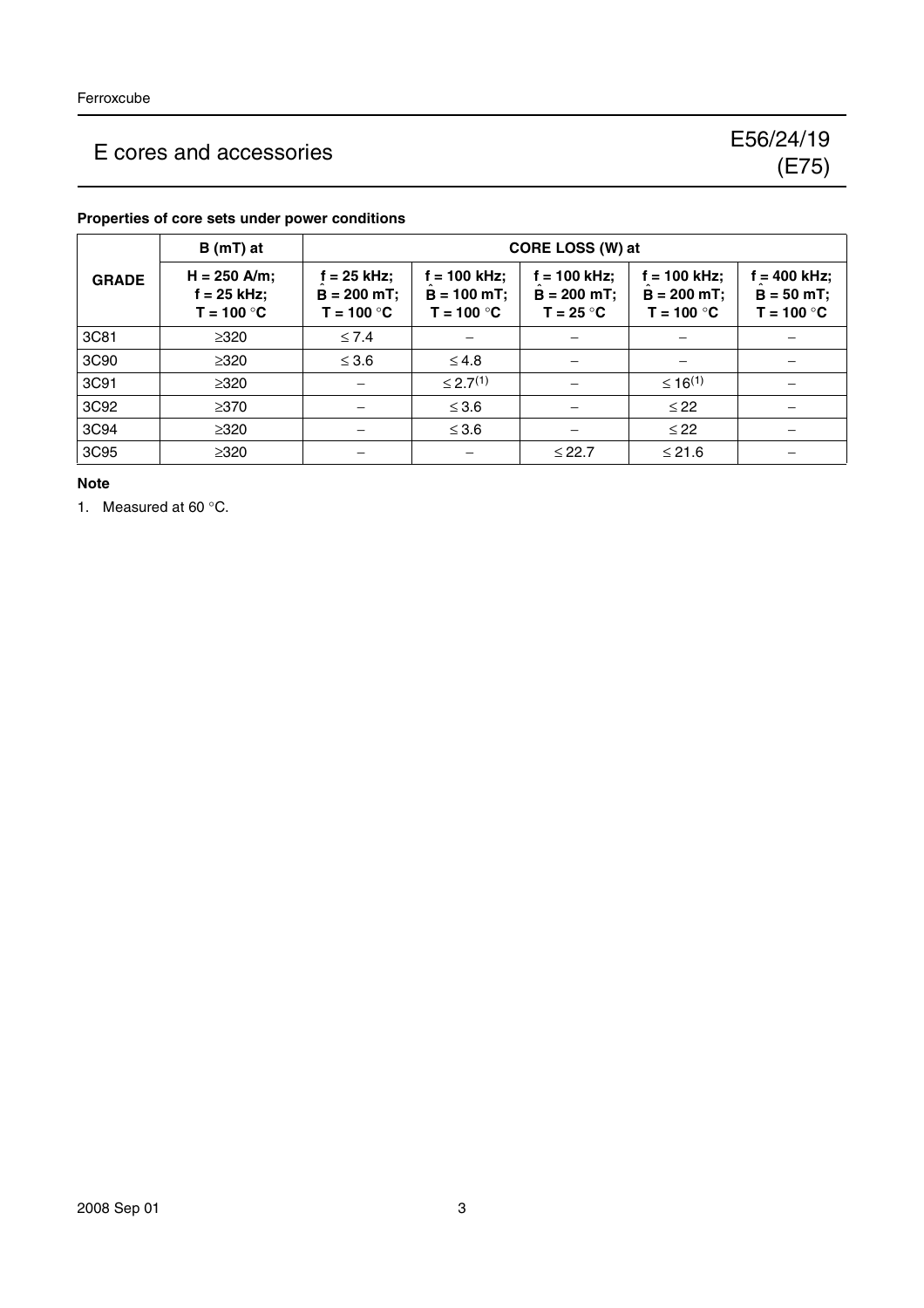#### **COIL FORMERS**

#### **General data for E56/24/19 coil former without pins**

| <b>PARAMETER</b>              | <b>SPECIFICATION</b>                                                                                            |
|-------------------------------|-----------------------------------------------------------------------------------------------------------------|
| l Coil former material        | polyamide (PA6.6), glass reinforced, flame retardant in accordance with<br>"UL 94V-2"; UL file number E41938(M) |
| Maximum operating temperature | 130 °C, "IEC 60085", class B                                                                                    |



#### **Winding data and area product for E56/24/19 coil former without pins**

| <b>NUMBER OF</b><br><b>SECTIONS</b> | <b>MINIMUM</b><br><b>WINDING</b><br><b>AREA</b><br>(mm <sup>2</sup> ) | <b>NOMINAL</b><br><b>WINDING</b><br><b>WIDTH</b><br>(mm) | <b>AVERAGE</b><br><b>LENGTH OF</b><br><b>TURN</b><br>(mm) | <b>AREA</b><br><b>PRODUCT</b><br>Ae x Aw<br>(mm <sup>4</sup> ) | <b>TYPE NUMBER</b> |
|-------------------------------------|-----------------------------------------------------------------------|----------------------------------------------------------|-----------------------------------------------------------|----------------------------------------------------------------|--------------------|
|                                     | 222                                                                   | 26.1                                                     | 112                                                       | 74800                                                          | CP-E56/24/19-1S    |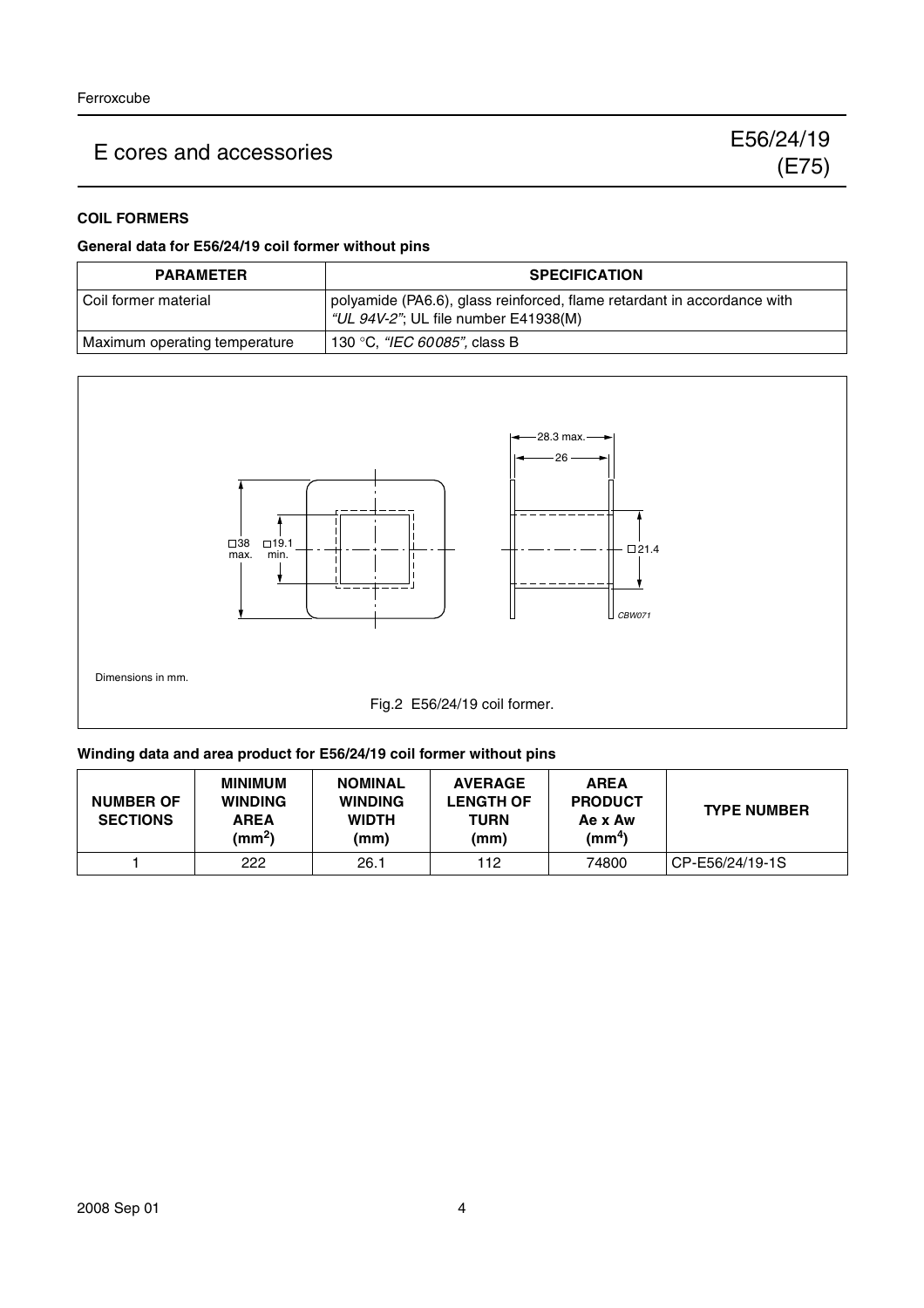#### **General data for 12-pins E56/24/19 coil former**

| <b>PARAMETER</b>              | <b>SPECIFICATION</b>                                                                                        |
|-------------------------------|-------------------------------------------------------------------------------------------------------------|
| Coil former material          | Polyamide (PA66), glass reinforced, flame retardant in accordance with "UL<br>94V-0"; UL file number E41938 |
| Maximum operating temperature | 130 °C, "IEC 60085", class B                                                                                |
| Pin material                  | copper-zinc alloy (CuZn), tin (Sn) plated                                                                   |
| Resistance to soldering heat  | "IEC 60068-2-20", Part 2, Test Tb, method 1B: 350 °C, 3.5 s                                                 |
| Solderability                 | "IEC 60068-2-20", Part 2, Test Ta, method 1: 235 °C, 2 s                                                    |



#### **Winding data and area product for 12-pins E56/24/19 coil former**

| <b>NUMBER OF</b><br><b>SECTIONS</b> | <b>MINIMUM</b><br><b>WINDING</b><br><b>AREA</b><br>(mm <sup>2</sup> ) | <b>NOMINAL</b><br><b>WINDING</b><br><b>WIDTH</b><br>(mm) | <b>AVERAGE</b><br><b>LENGTH OF</b><br><b>TURN</b><br>(mm) | <b>AREA</b><br><b>PRODUCT</b><br>Ae x Aw<br>$\text{(mm}^4)$ | <b>TYPE NUMBER</b>       |
|-------------------------------------|-----------------------------------------------------------------------|----------------------------------------------------------|-----------------------------------------------------------|-------------------------------------------------------------|--------------------------|
|                                     | 205                                                                   | 26.2                                                     | 114                                                       | 69100                                                       | ICPH-E56/24/19-1S-12PD-Z |